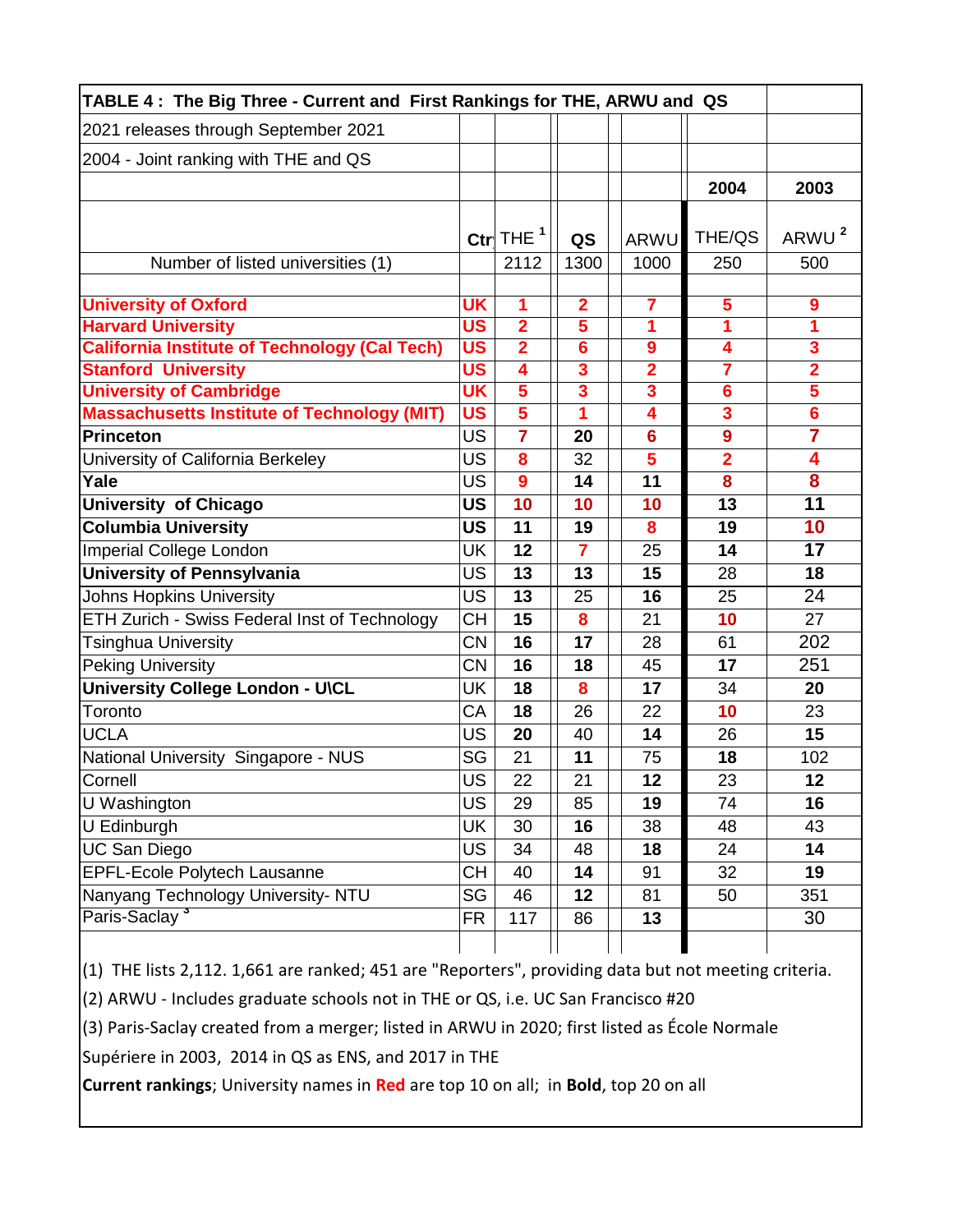## **Analysis**

**Current Rankings** released in 2021: 14 universities are in the world top 10 and seven are the same for all three rankings. THE and ARWU have universities from the US and the UK and QS has a university from CH as well. QS has the most top 10 universities from the UK. 14 more universities are in the top 20 with Tsinghua and Peking from China, NUS and NTU from Singapore, Toronto from Canada, and Paris-Saclay, formed by mergers including ENS The **Lowest Ranked** are the newly created Paris-Saclay in THE, U Washington in QS, and EPFL in ARWU.

## **How many of this year's top 10 and 20 were top ranked in the first rankings?**

11of this year's top 14 were top 10 the first year and 23 of the 28 were part of the top 20. 15 of the original THE/Qs top 20 are top 20 in THE; 11 of ARWU's top 11 are still top 11, 18 top 20 When QS split from THE, in introduced its own methodology and 7 of top 10 are the same; 14 are the same as the original top 20.

Three of the four Asian universities from ARWU 2003 have all risen over 170 places.

<https://www.timeshighereducation.com/world-university-rankings/2022/world-ranking#!/> <https://www.topuniversities.com/university-rankings/world-university-rankings/2022>

<https://www.shanghairanking.com/rankings/arwu/2021>

<http://archive.shanghairanking.com/ARWU2003.html>

2004 data from P Praphamontripong and D Levy. World University Rankings 2004 Modified from the Times Higher Education Supplement 2004 World University Rankings

[https://www.albany.edu/dept/eaps/prophe/data/International\\_Data/WorldUniversityRanking2004\\_ModifiedFromTHES.pdf](https://www.albany.edu/dept/eaps/prophe/data/International_Data/WorldUniversityRanking2004_ModifiedFromTHES.pdf)

SEE TABLE 4 B: below for tops in Asia/Pac in current rankings.